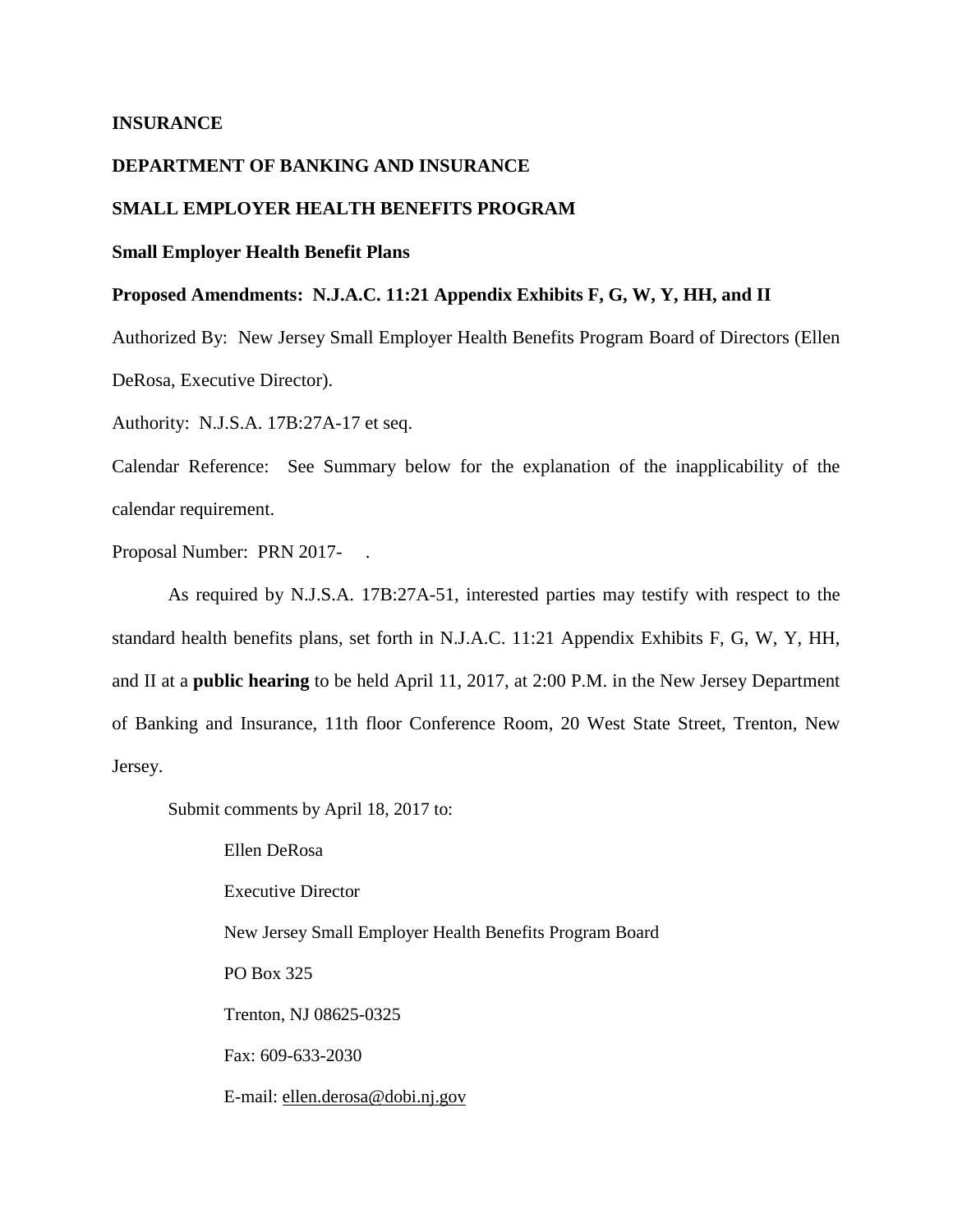The agency proposal follows:

#### **Summary**

The Small Employer Health Benefits (SEH) Program Board of Directors (Board) establishes the standard health benefits plans (standard plans) that may be offered in the small employer market in New Jersey, pursuant to authority of P.L. 1992, c. 162 (codified at N.J.S.A. 17B:27A-17 et seq.), as subsequently amended and supplemented. The SEH Program Board has set forth the requirements with which carriers must comply in offering standard plans in rules at N.J.A.C. 11:21, and has set forth standard plan language for policies, contracts, certificates, and evidences of coverage in the Appendix to N.J.A.C. 11:21. Specifically, the language for the policy forms for the standard plans known as Plans B, C, D, and E is in Exhibit F of the Appendix, while the language of the certificates is contained in Exhibit W; the language for the contract form for the HMO Plan is in Exhibit G; the language for the HMO evidence of coverage is in Exhibit Y; and the language for the HMO-POS Plan contract form is in Exhibit HH, while the language for the HMO-POS evidence of coverage is in Exhibit II. (In developing their policies/contracts and certificates/evidences of coverage, carriers also refer to Exhibit K, which provides explanations about how carriers may use certain variable language in the standard plans.)

To comply with the requirements of recently enacted P.L. 2017, c. 28 the SEH Board proposes the following amendments:

1. The SEH Board proposes to replace the existing definition of "substance abuse" with "substance use disorder" to align with the term defined in P.L. 2017, c. 28. Throughout the forms the term substance use disorder replaces substance abuse.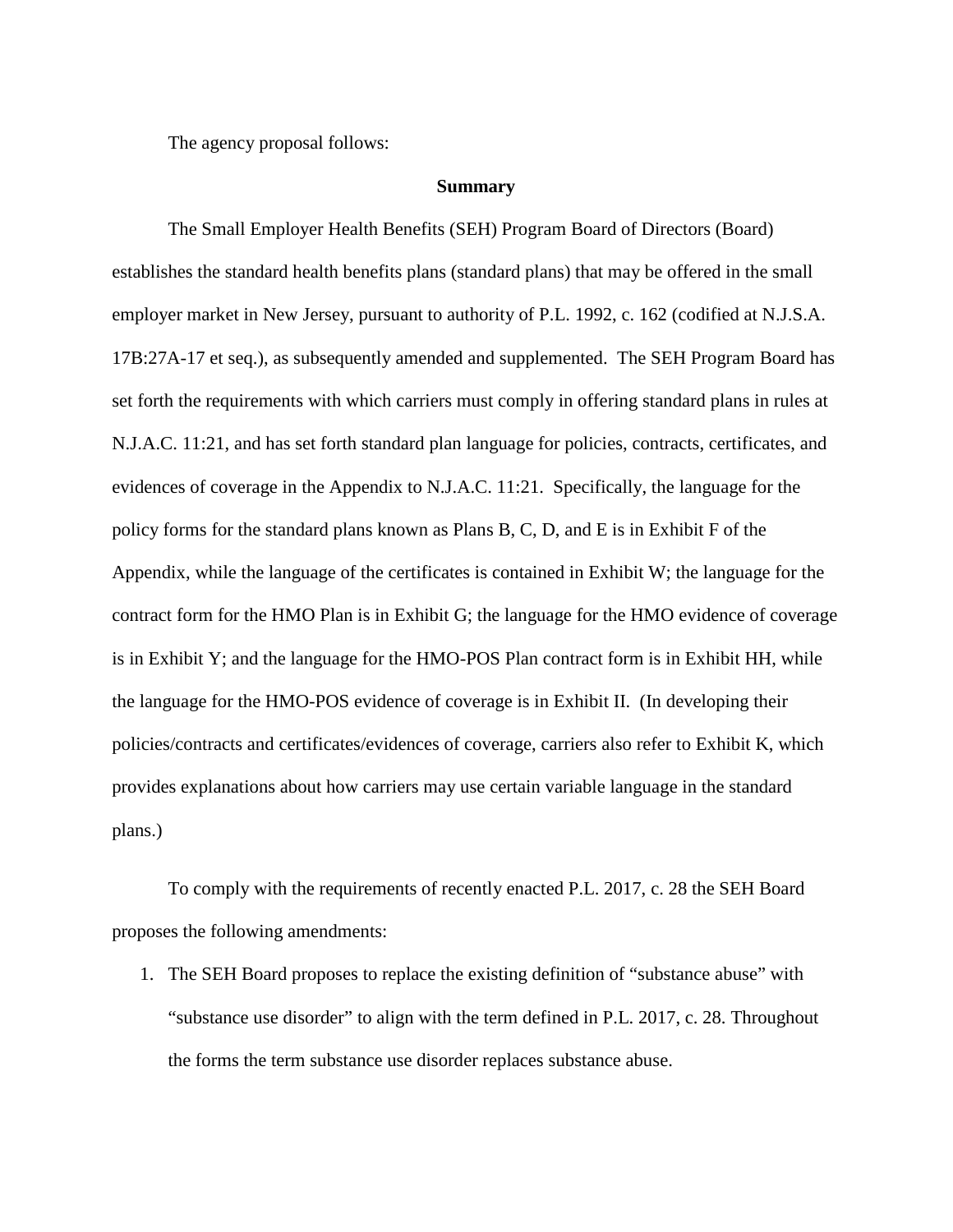- 2. The Board proposes to expand the definition of Medically Necessary and Appropriate to address the use of the clinical review tool required for the determination of medical necessity with respect to the treatment of substance use disorder.
- 3. The Board proposes to revise the terms Mental Health Center and Substance Abuse Center to Mental Health Facility and Substance Use Disorder Facility to clarify that they are facilities as that term is defined in the forms.
- 4. The Board proposes to revise the direction provided in the Appeals Procedure text to specifically note that the procedures must comply with the specific process associated with appeals of substance use disorder and to address the in-plan exception process.
- 5. The Board proposes the inclusion of additional text in the Mental Illness and Substance Use Disorder provision to highlight the specific benefits and requirements for the treatment of substance use disorder. These specific benefits and requirements apply to the first 180 days of treatment with network providers. All other treatment is subject to the benefits and requirements otherwise specified in the provision.
- 6. The Board proposes to amend the Utilization Review Features in Plans B, C, D and E to address admissions to treat substance use disorder and the requirements for such admissions. The Board proposes to amend the Utilization Review Features in all plans to explicitly apply to hospital and other facility confinements.

Lastly, the SEH Board is proposing to make several typographical corrections in the forms.

# **SEH Rulemaking Procedures**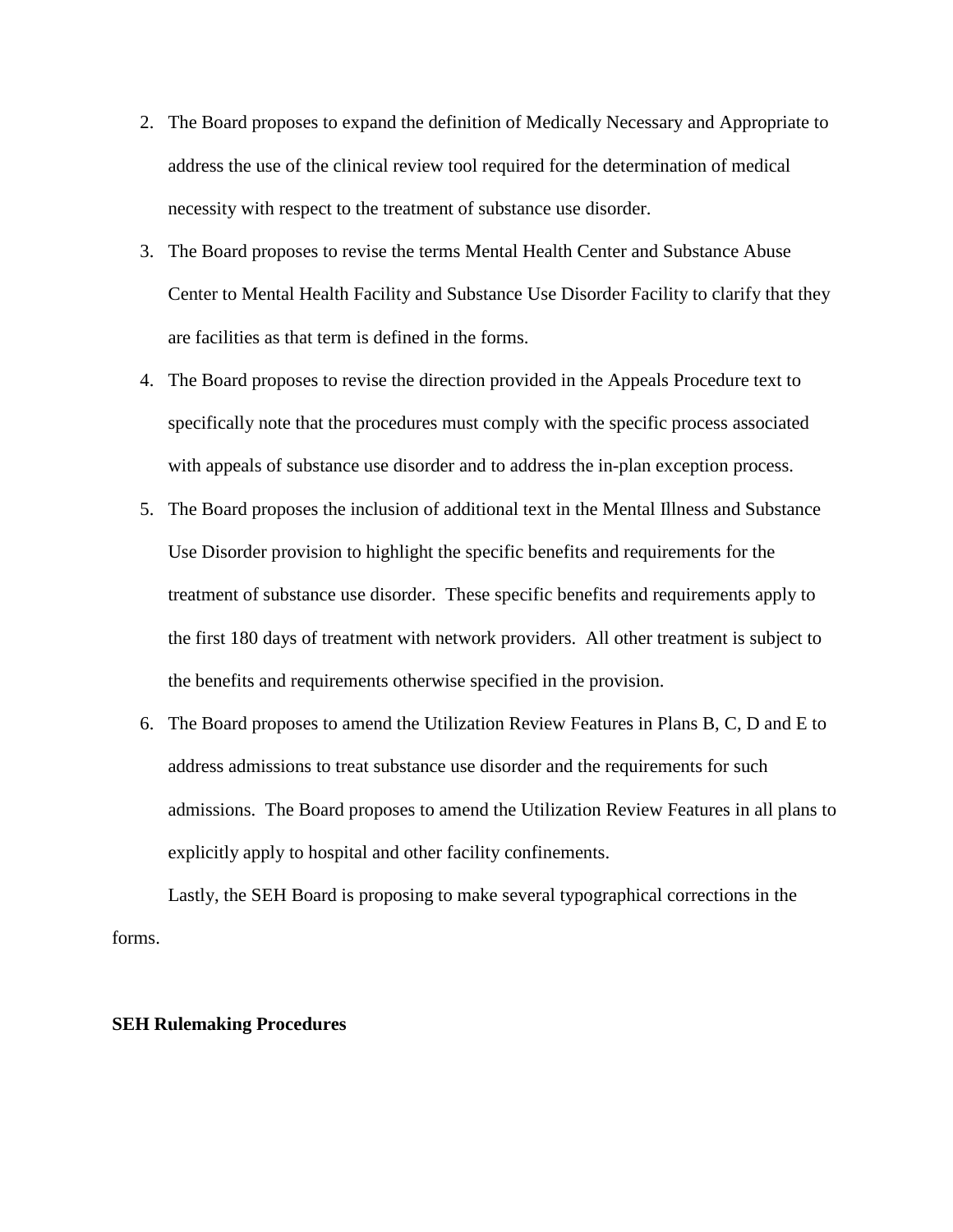The SEH Board is proposing these amendments in accordance with the special action process established at N.J.S.A. 17B:27A-51, as an alternative to the common rulemaking process specified at N.J.S.A. 52:14B-1 et seq. Pursuant to N.J.S.A. 17B:27A-51, the SEH Board may expedite adoption of certain actions, including modification of the SEH Program's health benefits plans and policy forms, if the SEH Board provides interested parties a minimum 20-day period during which to comment on the Board's intended action following notice of it in three newspapers of general circulation, with instructions for obtaining a detailed description of the proposed action and the manner for submitting comments to the Board. Concurrently, the SEH Board must forward notice of the proposed action to the Office of Administrative Law (OAL) for publication in the New Jersey Register (note, however, that the comment period runs from the date the notice of the proposed action is submitted to the newspapers and OAL, not from the date of publication of the notice in the New Jersey Register.) The SEH Board is also required to send notice of the intended action to affected trade and professional associations, carriers, and other interested persons who may request such notice. In addition, for intended modifications to the health benefits plans, the SEH Board must allow for testimony to be presented at a public hearing prior to adopting any such modifications. The date, time, and place of the public hearing for these specific proposed amendments is presented at the beginning of this notice.

Subsequently, the SEH Board may adopt its proposed action immediately upon the close of the comment period or the public hearing (whichever occurs later) by submitting the adopted action to the OAL for publication. The adopted action is effective upon the date of its submission to the OAL, or such later date as the Board may designate. The Board need not respond to commenters as part of the notice of adoption, but if the Board does not, the Board will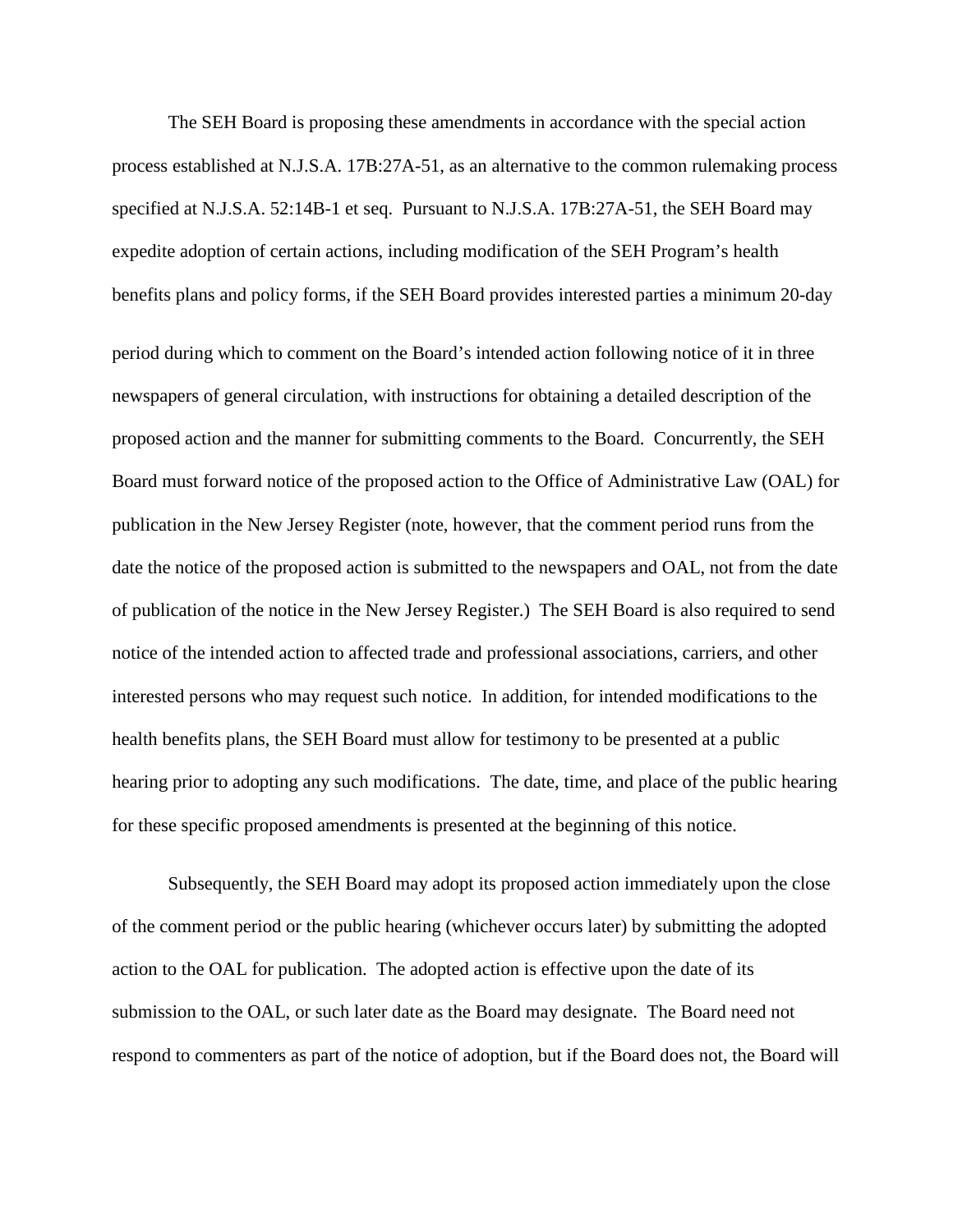respond to (timely submitted) comments shortly thereafter in a separately-prepared report which will be submitted to OAL for publication in the New Jersey Register.

Because expedited actions adopted by the Board pursuant to N.J.S.A. 17B:27A-51 are accomplished notwithstanding the provisions of the Administrative Procedure Act, the quarterly calendar requirement established by the Administrative Procedure Act (as amended) and set forth at N.J.A.C. 1:30-3.1 is not applicable when the Board uses its special rulemaking procedures. Please note that the unique provisions of N.J.S.A. 17B:27A-51 may result in the publication of this rule proposal in the New Jersey Register after the comment period has concluded.

# **Social Impact**

The SEH Board anticipates that compliance with P.L. 2017, c. 28 will have a positive social impact for those consumers who will benefit from the ease with which they can access medically necessary and in some instance, life-saving services that are made possible with the significant relaxation of the utilization management protocols. Providers who previously had to spend time requesting coverage for services will similarly experience positive social impact.

# **Economic Impact**

The SEH Board expects the covered persons who require treatment for substance use disorder will find the amended benefits will provide a positive economic impact in that their treatment will not be delayed pending prior approval and thus they can begin covered treatment more immediately. Treatment that might have been denied through prior approval will be covered for the first 28 days.

The Board does not have information to quantify the economic impact in terms of benefits carriers will be required to pay nor the resulting impact on premiums for coverage.

# **Federal Standards Statement**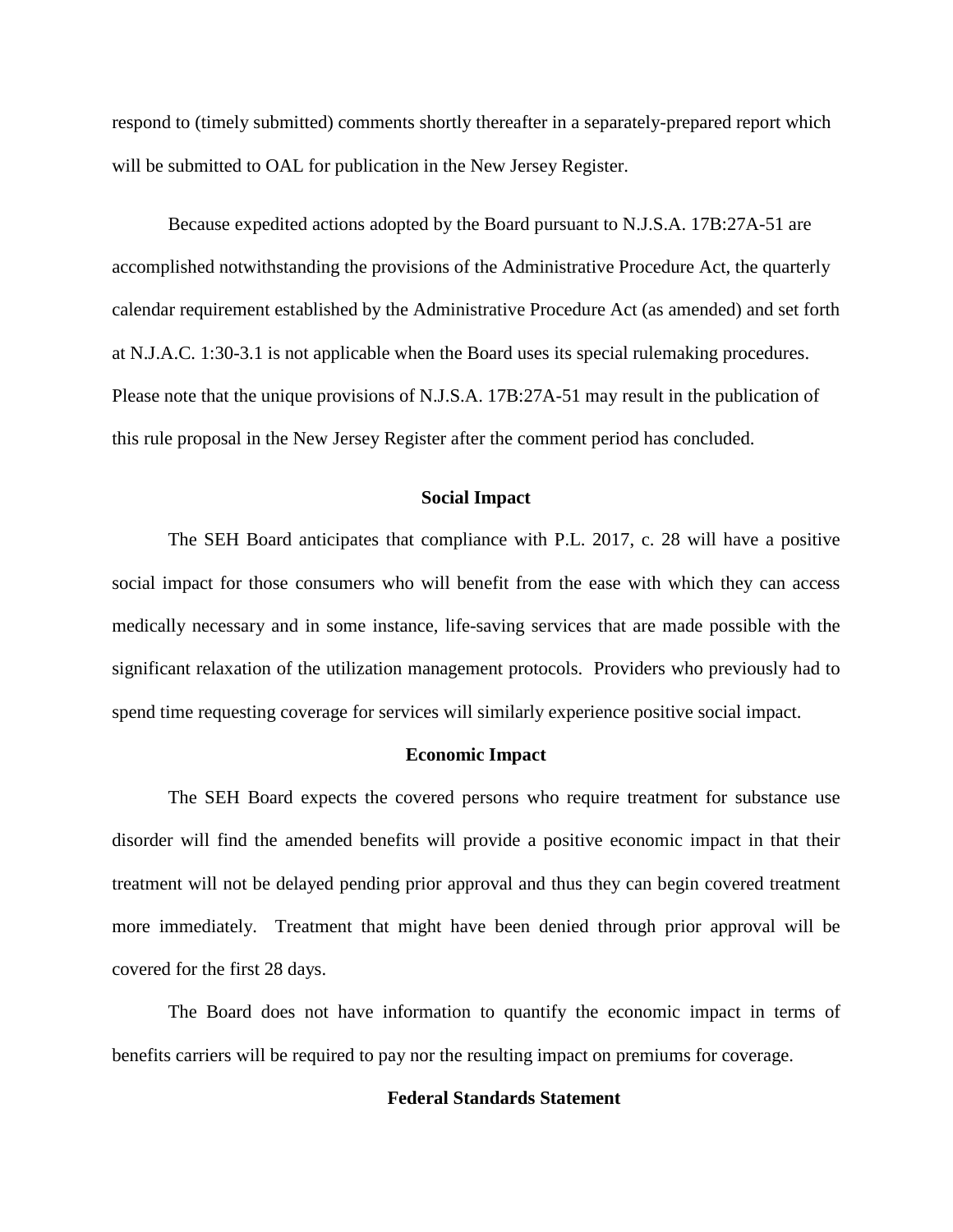State agencies that propose to adopt or amend State rules that exceed Federal standards regarding the same subject matter are required to include in the rulemaking document a Federal standards analysis. As discussed in the Summary above, the proposed amendments are intended to comply with newly enacted State law. The SEH Board acknowledges that benefits for the treatment of substance use disorder are included in the Federal Mental Health Parity and Addiction Equity Act of 2008 (MHPAEA), part of Public Law 110-343. The Board further acknowledges that the proposed amendments exceed the Federal requirements set forth in MHPAEA in that the restrictions on the use of utilization management as set forth in P.L. 2017, c. 28 require carriers to provide benefits for the treatment of substance use disorder that exceed the requirement of Federal law. While Federal law would allow the use of utilization management to the same extent as for other illness, taking into consideration the standards for the use of qualitative benefit limits, P.L. 2017, c. 28 does not permit such consideration. To the extent that the SEH Board must propose amendments to the standard policy forms that implement P.L. 2017, c. 28 the proposed amendments are not included in MHPAEA. As explained in the economic impact section above, the Board does not have the data necessary to quantify the economic impact in terms of benefits carriers will be required to pay nor the resulting impact on premiums for coverage and therefore the SEH Board is not in a position to include a cost-benefit analysis. The SEH Board notes that compliance with P.L. 2017, c. 28 and thus implementation of the proposed amendments can be achieved using current technology.

#### **Jobs Impact**

The SEH Board does not anticipate that any jobs will be generated or lost as a result of the proposed amendments. Commenters may submit data or studies on the potential jobs impact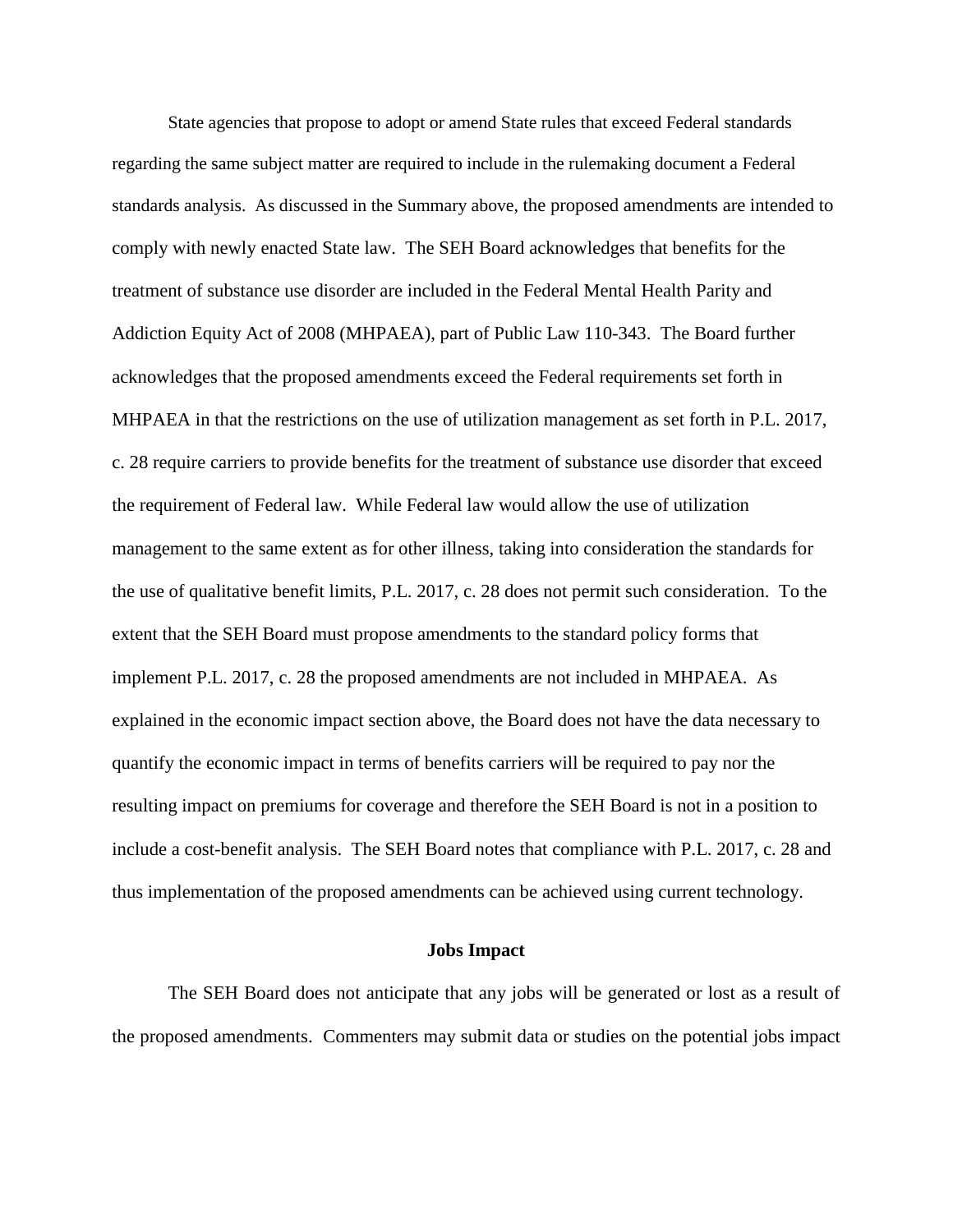of the proposed amendments together with their comments on other aspects of the notice of proposal.

#### **Agriculture Industry Impact**

The SEH Board does not believe the proposed amendments will have any impact on the agriculture industry in New Jersey.

# **Regulatory Flexibility Analysis**

The SEH Board does not believe the proposed amendments apply to "small businesses," as that term is defined in the Regulatory Flexibility Act, N.J.S.A. 52:14B-16 et seq., but acknowledges the possibility that one or more carriers might meet that definition. The proposed amendments do not establish new or additional reporting or recordkeeping requirements, but have the effect of establishing new compliance requirements, as described in the Summary above.

No differentiation in compliance requirements is provided based on business size. The requirements of and the goals to be achieved by the Federal law in question does not vary based on business size of a carrier, and the SEH Board would not be at liberty to make such a distinction even if the SEH Board were to consider such a distinction warranted. Accordingly, the proposed amendments provide no differentiation in compliance requirements based on business size. No additional professional services would have to be employed in order to comply with the proposed amendments.

#### **Housing Affordability Impact Analysis**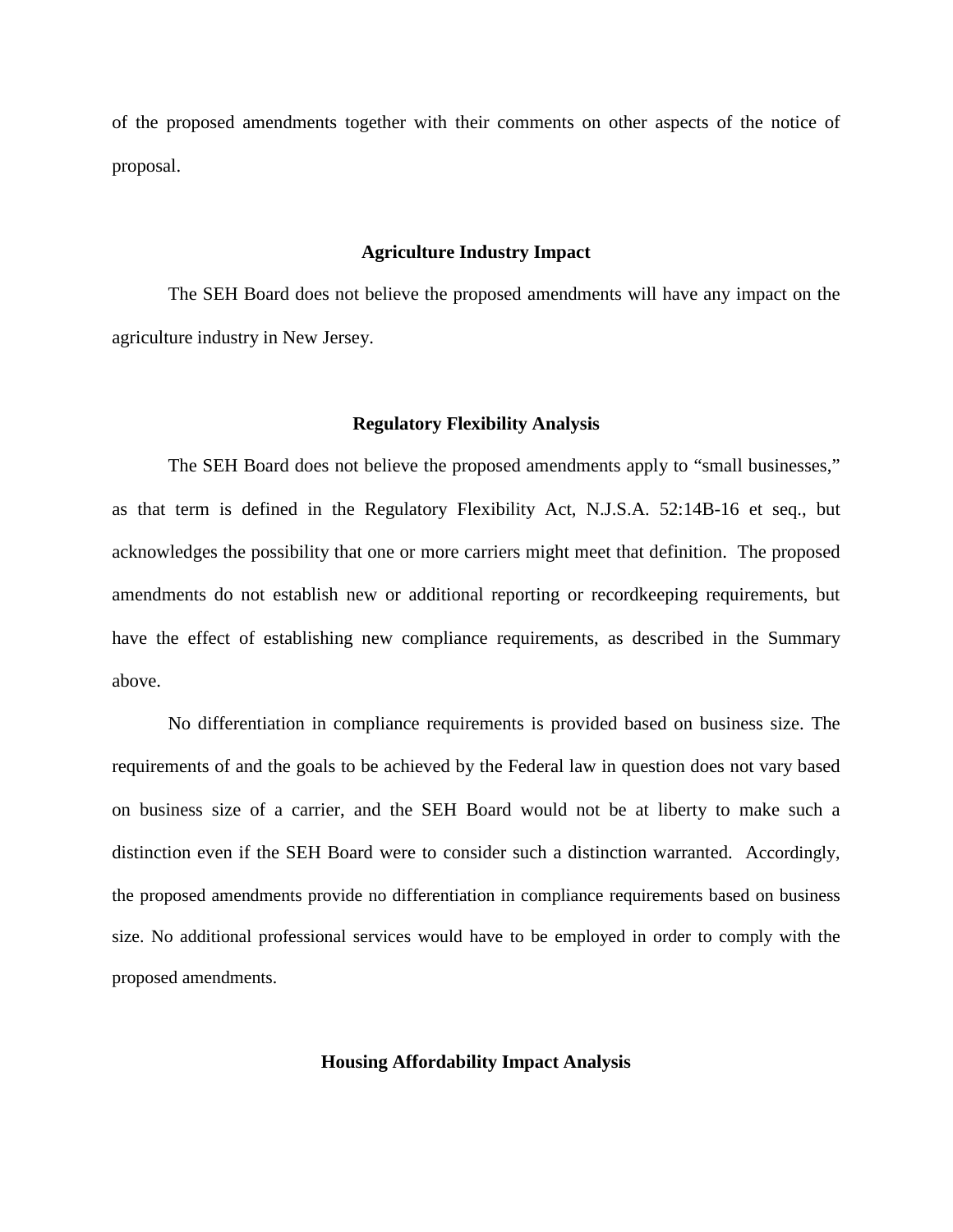The SEH Board does not believe the proposed amendments will have an impact on housing affordability in this State in that the proposed amendments and repeals relate to the benefit levels and terms of standard health benefits plans offered in New Jersey for purchase by individuals.

# **Smart Growth Development Impact Analysis**

The SEH Board does not believe the proposed amendments will have an impact on the number of housing units or the availability of affordable housing in the State, or that the proposed amendments will have an effect on smart growth development in Planning Areas 1 or 2, or within designated centers, under the State Development and Redevelopment Plan. The proposed amendments and repeals relate to the benefit levels and terms of standard health benefits plans offered in New Jersey.

# APPENDIX

**OFFICE OF ADMINISTRATIVE LAW NOTE:** The New Jersey Small Employer Health Program Board is proposing amendments to N.J.A.C. 11:20 Appendix Exhibits F, G, W, Y, HH and II.

Pursuant to N.J.S.A. 52:14B-7(c) and N.J.A.C. 1:30-5.2(a)2, the Exhibits as proposed are not published herein, but may be reviewed by contacting:

New Jersey Small Employer Health Benefits Program 20 West State Street, 11th Floor PO Box 325